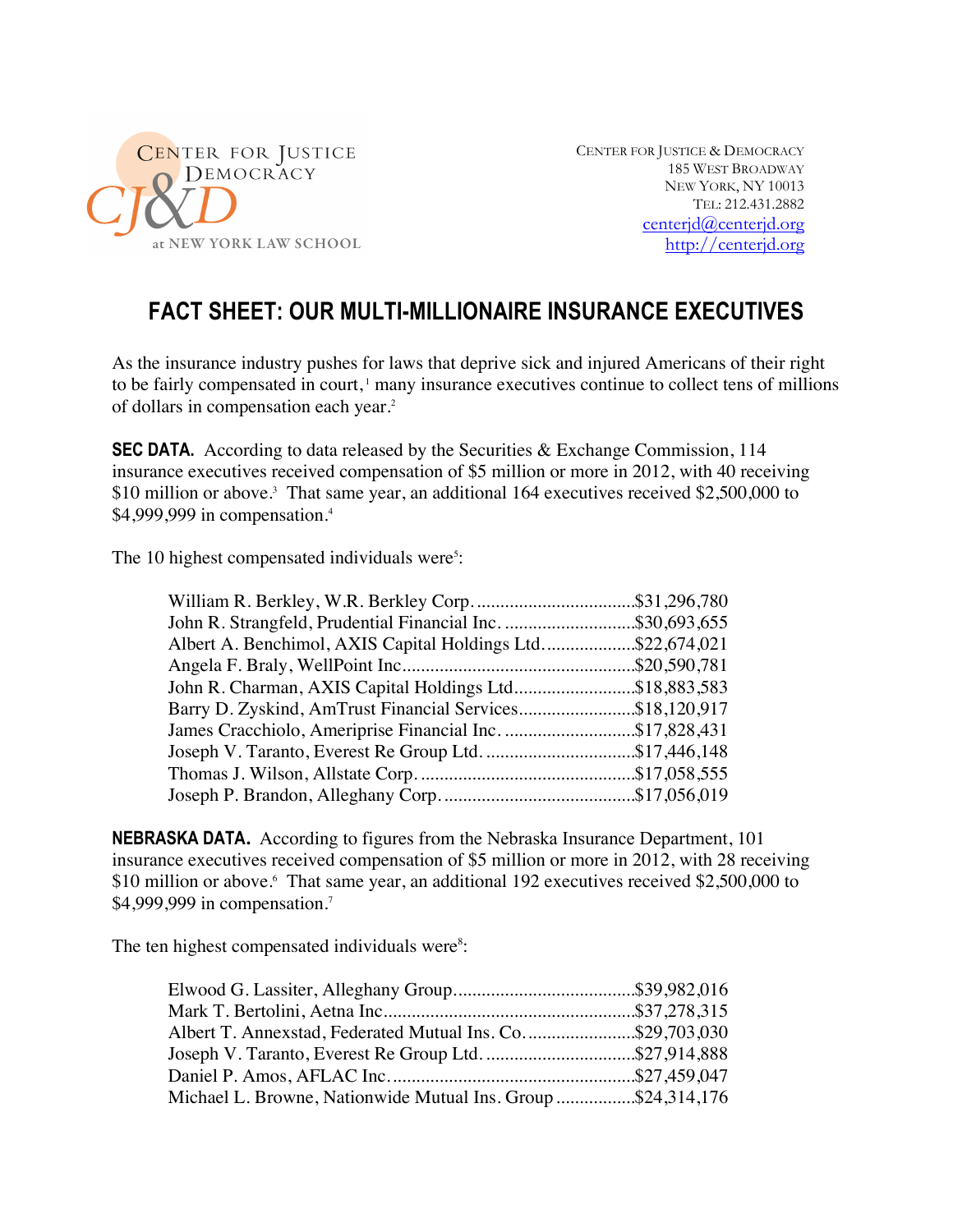| Roger Crandall, Massachusetts Mutual Life\$20,885,066 |  |
|-------------------------------------------------------|--|
|                                                       |  |

**NEW YORK DATA.** According to data from the New York Financial Services Department, 54 insurance executives received compensation of \$5 million or more in 2012, with 19 receiving \$10 million or above.<sup>9</sup> That same year, an additional 96 executives received \$2,500,000 to \$4,999,999 in compensation.<sup>10</sup>

The highest compensated individuals were<sup>11</sup>:

| Roger Crandall, Massachusetts Mutual Life\$20,401,550       |  |
|-------------------------------------------------------------|--|
|                                                             |  |
|                                                             |  |
| John Strangfeld Jr., Prudential Financial Inc. \$18,199,354 |  |
|                                                             |  |
|                                                             |  |